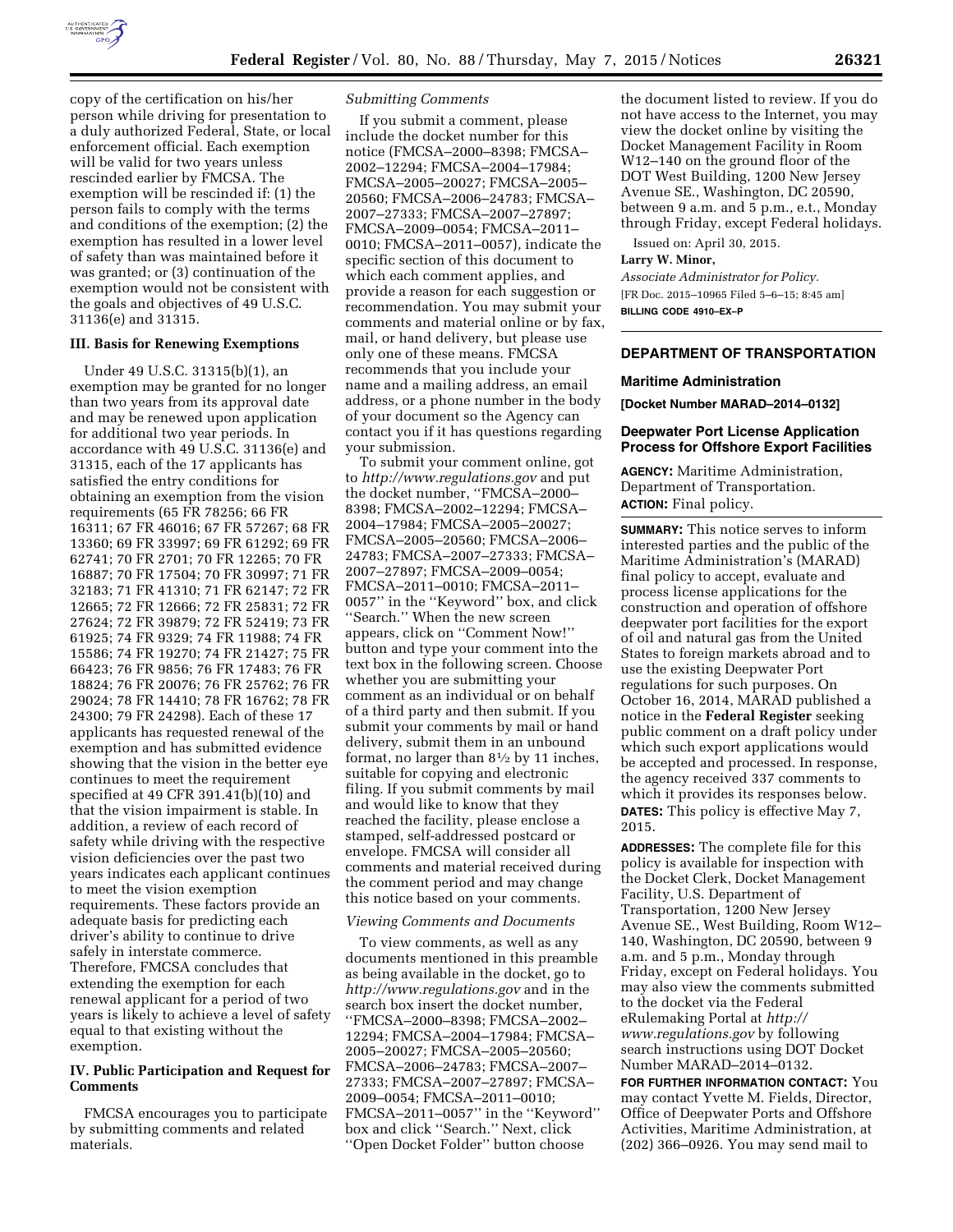Ms. Fields at Maritime Administration, 1200 New Jersey Avenue SE., MAR 530, W21–309, Washington, DC 20590–0001. You may send electronic mail to *[Yvette.Fields@dot.gov.](mailto:Yvette.Fields@dot.gov)* If you have questions on viewing the Docket, call Docket Operations, telephone: (202) 366–9826.

**SUPPLEMENTARY INFORMATION:** Pursuant to this notice, MARAD announces its final policy to accept and process applications for licenses for the ownership, construction and operation of deepwater port oil and natural gas export facilities. MARAD previously published a Notice of Proposed Policy (79 FR 62242, Oct. 16, 2014).

## **Comments on the Proposed Policy**

In response to the **Federal Register**  notice seeking public comment on its proposed policy for deepwater ports license application process for offshore export facilities, MARAD received a total of 337 comment submissions from the following entities: 328 individual comments from private citizens expressing support for the proposed application process; a letter of support from Senator Lisa Murkowski of Alaska; a letter of support from Delfin LNG, LLC, a private energy company; a letter from the New York Department of State (NYDOS) Office of Planning and Development, Deputy Secretary of State generally supportive of the proposed policy, but requesting additional considerations; a letter containing five comments from Clean Ocean Action (COA), an environmental interest group; one comment from a private citizen, who stated that MARAD should link the approval of deepwater port export projects to the use of U.S. flag vessels and U.S. crews; and four comments erroneously submitted to the docket by private individuals expressing opposition to a specific deepwater port application, which is not the subject of this notice or the proposed application process. As the bulk of the comments were in favor of the proposed policy without qualification, the agency has elected to respond below to specific comments provided by NYDOS, COA and the private citizen that expressed support of the use of U.S. flag vessels and U.S. crews in conjunction with deepwater port exports.

In its letter, NYDOS provided four substantive comments on the proposed policy. NYDOS' first comment requested that MARAD include the approval from the Governor(s) of adjacent coastal State(s) as a fourth licensing requirement for the conversion of licensed import facilities to export facilities. Receiving approval or

presumptive approval of the Governor of the adjacent coastal State(s) is a mandatory requirement of the Deepwater Port Act, as amended, (DWPA) (33 U.S.C. 1503(c)(8)), and as such will continue to be a condition for issuance of a deepwater port export facility license.

NYDOS' second comment requested that MARAD's proposed policy language require compliance with the nine factors specified in 33 U.S.C. 1503(c), not simply ''consideration'' of those factors as currently stated in the policy. MARAD has clarified the final policy to make it clear that an applicant must meet all nine conditions set forth in 33 U.S.C. 1503(c) before the Maritime Administrator may issue a license for an export facility. The Maritime Administrator's Deepwater Port Licensing record of decision (ROD) will address whether the (import or export) deepwater port license application satisfies each of the nine criteria and the requirements of the National Environmental Policy Act (NEPA), 42 U.S.C. 4321–4347, and other applicable requirements. The ROD will serve as the decision document (and, if appropriate, may contain a Finding of No Significant Impact) for purposes of complying with NEPA.

NYDOS' third comment requested that, at a minimum, NEPA analysis for an export facility should address: The offshore port; the processing and liquefaction/regasification facilities; new pipelines; and other infrastructure necessary to support the production and conveyance of oil and/or natural gas to and from the export facility. The NEPA process requires a thorough analysis of the direct, indirect and cumulative environmental impacts of the proposed action. This analysis includes all aspects of the siting, construction, operation and decommissioning of the deepwater port. The commenter's concern regarding the components and operational aspects of the deepwater port are currently and will continue to be addressed in the statutorily-required NEPA analysis, which is performed as part of all deepwater port license applications. The specific components of a deepwater port terminal, including those the commenter listed, are and will continue to be included in the preparation of the NEPA document. Finally, NYDOS requested that to ensure the NEPA review process adequately identifies and analyzes all potential impacts, MARAD's final policy clearly describe the relevant shore-based and offshore infrastructure that will be considered within the scope of an export facility. The U.S. Coast Guard (Coast Guard) and MARAD's

environmental review of the proposed action includes all direct, indirect and cumulative impacts. This review must cover all offshore and onshore components and support activities associated with the deepwater port. However, it is important to note that every deepwater port application is considered on a case-by-case basis. While the DWPA provides a comprehensive definition of what constitutes a deepwater port, it would be inappropriate to try and set forth a specific list of shore-based and offshore components that should be considered as part of an application and made part of the NEPA analysis.

COA provided five comments on the proposed policy. COA's first comment stated that it is critical that MARAD's proposed policy have broad application and require a full review process that, among other requirements, engages the public in a meaningful way. In compliance with the DWPA, NEPA and other applicable laws and regulations, MARAD will ensure that a full and comprehensive public engagement and application review process is applied to the processing of all deepwater port license applications for both imports and exports.

COA's second comment stated that it agrees with MARAD's proposal to encompass both established and proposed facilities in any export licensing policy it might adopt. The comment goes on to state that COA finds the proposed policy is sufficiently broad in this regard.

In addition, COA discussed the scope of review contained in MARAD's proposed policy and expressed support for the concept of treating all requests for export authorization as new license applications and indicated support for the scope of review to occur under the proposed policy. MARAD will treat any proposal for deepwater port exports as a new license application, and MARAD will apply a full and comprehensive application review and public engagement process to the processing of export applications.

COA's fourth comment requested that in instances where MARAD prepares an Environmental Assessment and intends to issue a Finding of No Significant Impact, it should provide a public review and comment period of not less than 90 days. According to COA, such a requirement would help maintain the integrity of the export application review process, ensure public involvement therein, and further enhance MARAD's environmental review.

As part of the existing application review process, MARAD ensures that an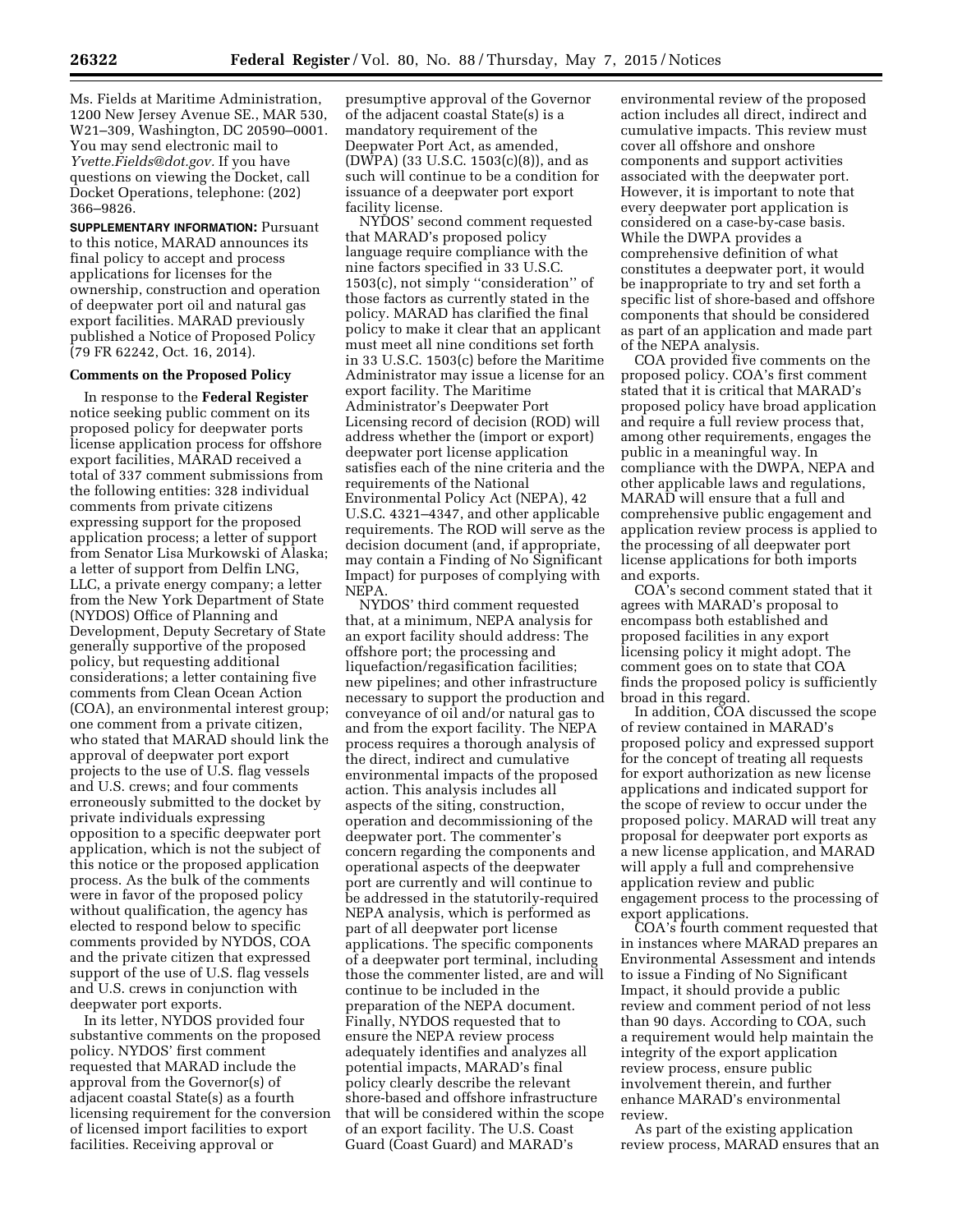adequate and comprehensive environmental review is applied to the evaluation of all deepwater port license applications. MARAD will continue its comprehensive environmental review process and provide for the public review and comment periods required by current regulations for all applications.

The final comment provided by COA relates to the environmental review of indirect and cumulative impacts. COA stated that there are a number of indirect and cumulative impacts that MARAD should consider with respect to any export license application. They include the impacts of a facility (operating with the functionality the proponent seeks) upon (1) the natural aquatic environment, including from increased vessel traffic and shipping lane congestion, (2) air quality, both on and offshore, (3) the environment onshore and proximate to the distribution infrastructure, (4) the environment in and around the extraction areas, and (5) the upstream (*e.g.,* increased shale production and fracking activities), downstream (*e.g.,*  carbon emissions), and climate change impacts. Further, COA states that MARAD should consider the proposed activity's impacts in conjunction with impacts from other reasonably foreseeable projects, such as wind farms and other pipelines within the designated application area. As noted above, the Coast Guard and MARAD's environmental review of the proposed action includes all direct, indirect and cumulative impacts. This review must cover all offshore and onshore components and support activities associated with the deepwater port. It is important to note, however, that every deepwater port application is considered on a case-by-case basis. While the DWPA provides a comprehensive definition of what constitutes a deepwater port, it would be inappropriate to try and set forth a specific list of shore-based and offshore components that may be considered as part of an application and made part of the NEPA analysis.

The final commenter, a private citizen, supported the proposed policy and requested that MARAD follow the precedent established by former MARAD Administrator Sean Connaughton and link application approval to the use of U.S. vessels and U.S. crews to export liquefied natural gas (LNG). Under this policy, MARAD will continue its efforts to support the use of U.S. flag vessels and U.S. crews in the operation of all deepwater port licensed facilities.

## **Final Policy**

On December 20, 2012, the Coast Guard and Maritime Transportation Act of 2012 (Pub. L. 112–213, Sec. 312 (Dec. 20, 2012)) (CG&MT Act) amended Section 3(9)(A) (33 U.S.C. 1502(9)(A)) of the Deepwater Port Act (DWPA) and brought offshore export facilities within the DWPA's definition of a deepwater port. Previously, the definition of a deepwater port was limited to facilities transporting oil or natural gas to any State. The Secretary of Transportation must license the ownership, construction and operation of a deepwater port, now including export facilities, pursuant to 33 U.S.C. 1503(a) and (b). This amendment will be implemented in accordance with existing statutory and regulatory requirements applicable to the DWPA. The CG&MT Act provided no other amendments to the DWPA.

Pursuant to 33 U.S.C. 1501–1524,1 the Maritime Administration (MARAD) and U.S. Coast Guard (Coast Guard) jointly process deepwater port license applications under delegations from the Secretary of Transportation (49 CFR 1.93(h)) and the Secretary of Homeland Security (Department of Homeland Security Delegation 0170.1(75)), respectively. In general, the Coast Guard and MARAD are co-lead agencies for compliance with NEPA, 42 U.S.C. 4321 through 4347. The Coast Guard also is responsible for matters related to navigation safety, engineering and safety standards, and facility operations and inspections. MARAD is responsible for determining citizenship and financial capability of the potential licensees, preparing the Record of Decision (ROD), and issuing or denying the license. The Coast Guard and MARAD share various other responsibilities under the DWPA, including the duty to consult with other Federal or State agencies. Such agencies include the U.S. Department of Energy (DOE), which is responsible for authorizing the transaction of importing or exporting liquefied natural gas (LNG) to or from the United States; the Federal Energy Regulatory Commission (FERC), responsible for authorizing onshore LNG import or export facilities, including the construction and operation of onshore natural gas pipelines that interconnect with deepwater ports; and the Pipeline and Hazardous Materials Safety Administration (PHMSA), which is responsible for ensuring the safe

construction, operation and maintenance of natural gas pipelines located on Federal lands, including offshore deepwater port pipelines.

Additionally, the Coast Guard has previously developed comprehensive regulatory requirements for deepwater port license applications. Regulations detailing the requirements of the deepwater port license application process; design, construction, and equipment; and port operations can be found in 33 CFR parts 148, 149 and 150. Additionally, it is noted that on April 9, 2015, the Coast Guard published in the **Federal Register** a Notice of Proposed Rulemaking (80 FR 19118) updating 33 CFR parts 148, 149 and 150. These regulations pertain to the application review process, planning, environmental review, design, construction and operation of deepwater port facilities without specific regard to whether the facility imports or exports oil and/or natural gas products. With the addition of oil and natural gas exportation under the amendment to the DWPA, MARAD does not foresee any reason to alter the deepwater port licensing application process.

Accordingly, MARAD, with the concurrence of the Coast Guard, intends to use the existing Deepwater Port regulations for the review, evaluation and processing of any deepwater port license application involving the export of oil or natural gas from domestic sources within the United States as provided for in 33 CFR parts 148, 149 and 150.

A deepwater port license issued by MARAD does, not, by itself, convey an authorization to export crude oil or natural gas. Pursuant to 15 CFR 754.2, a license granted by the U.S. Department of Commerce (DOC) would generally be required for exports of crude oil. Exports of natural gas, including LNG, will generally require authorization from DOE pursuant to Section 3 of the Natural Gas Act of 1938. Exports of refined petroleum products do not generally require an export license. MARAD licenses the deepwater port facility, while DOC and DOE approve the transactions that utilize the facility.

Any deepwater port applicant who proposes to export oil or natural gas from domestic sources within the United States must submit an exportspecific comprehensive license application conforming to all established and applicable deepwater port licensing requirements and regulations. Note that 33 CFR 148.5 defines ''oil'' as ''petroleum, crude oil and any substance refined from petroleum or crude oil.'' Thus, this

<sup>1</sup>When the Coast Guard moved from the Department of Transportation to the Department of Homeland Security, its responsibilities for deepwater ports transferred with it. See 6 U.S.C. 468(b).